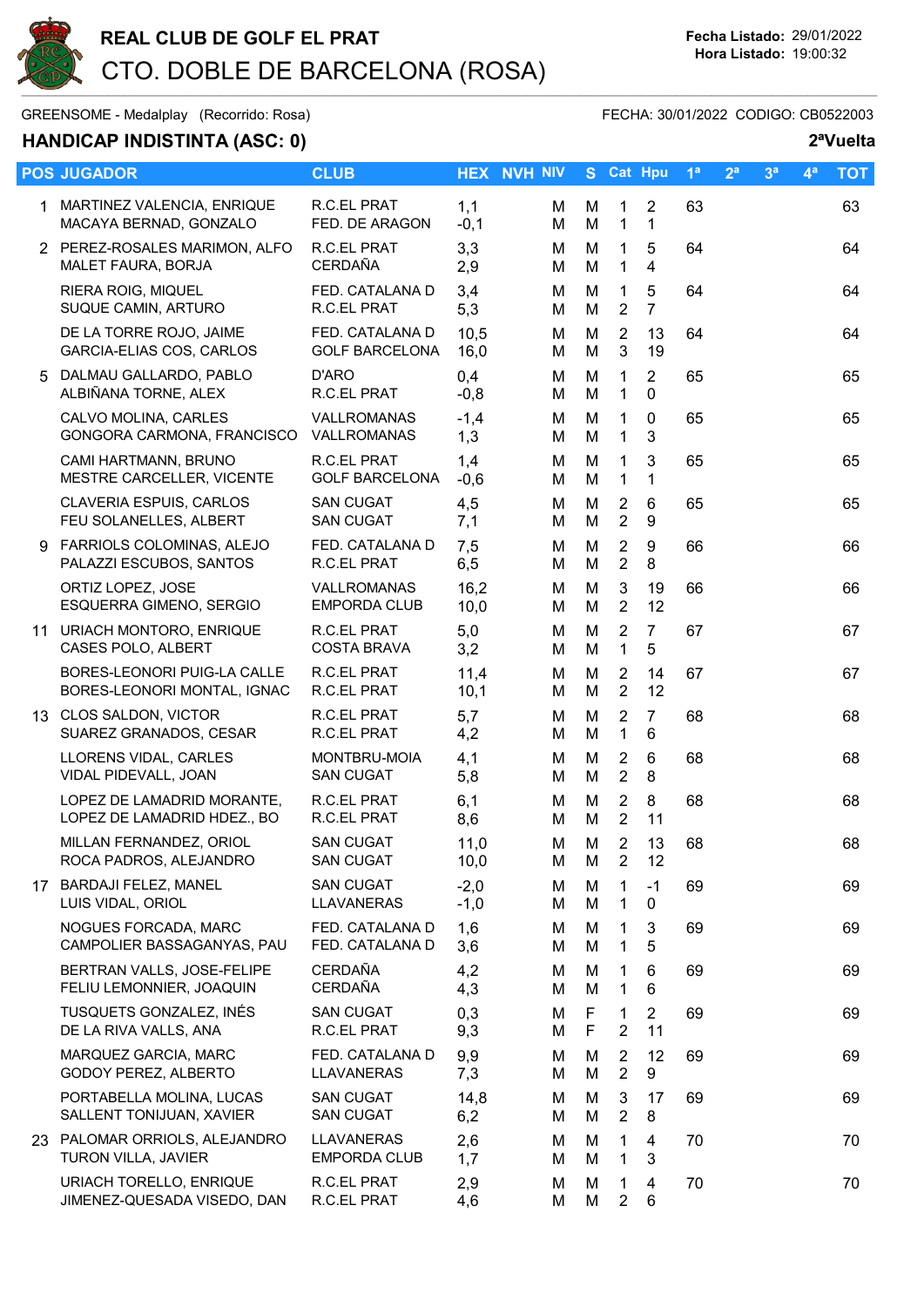

GREENSOME - Medalplay (Recorrido: Rosa) GREENSOME - FECHA: 30/01/2022 CODIGO: CB0522003

## HANDICAP INDISTINTA (ASC: 0) 2<sup>a</sup>Vuelta

|    | <b>POS JUGADOR</b>                                              | <b>CLUB</b>                                  |              | <b>HEX NVH NIV</b> |        | S Cat Hpu                        |                                    | 1 <sup>a</sup> | 2 <sup>a</sup> | 3 <sup>a</sup> | $4^a$ | <b>TOT</b> |
|----|-----------------------------------------------------------------|----------------------------------------------|--------------|--------------------|--------|----------------------------------|------------------------------------|----------------|----------------|----------------|-------|------------|
|    | OLASO DE LA RICA, MIGUEL<br>VALLET SEGURA, ALEJO                | <b>NEGURI</b><br><b>CERDAÑA</b>              | 4,9<br>3,9   | м<br>М             | M<br>M | 2<br>$\overline{2}$              | 7<br>5                             | 70             |                |                |       | 70         |
|    | MATEO VILLARONGA, CLOE<br>EXPOSITO COMA, CRISTINA               | R.C.EL PRAT<br>R.C.EL PRAT                   | 2,7<br>7,5   | м<br>м             | F<br>F | 1<br>$\overline{2}$              | 5<br>9                             | 70             |                |                |       | 70         |
|    | SALLENT GARRIGA, RAIMOND<br>MARSAL COLOM, IGNACIO               | <b>SAN CUGAT</b><br><b>EMPORDA CLUB</b>      | 7,3<br>5,7   | м<br>М             | M<br>M | $\overline{2}$<br>$\overline{2}$ | $\boldsymbol{9}$<br>$\overline{7}$ | 70             |                |                |       | 70         |
|    | <b>GUELL LOPEZ, PABLO</b><br>BORES-LEONORI MONTAL, CARLO        | R.C.EL PRAT<br>R.C.EL PRAT                   | 11,0<br>8,9  | м<br>м             | M<br>M | 2<br>$\overline{2}$              | 13<br>11                           | 70             |                |                |       | 70         |
|    | 29 GIRALT BALASCH, ERNESTO<br>MAURER, RAPHAEL                   | <b>TERRAMAR C.DE</b><br><b>TERRAMAR C.DE</b> | 1,6<br>1,1   | М<br>м             | M<br>M | $\mathbf{1}$<br>$\mathbf{1}$     | 3<br>$\overline{2}$                | 71             |                |                |       | 71         |
|    | FELIU CAMIN, NICOLAS<br>CUENDE DE DIEGO, ADRIA                  | R.C.EL PRAT<br>TERRAMAR C.DE                 | 1,6<br>3,7   | м<br>м             | M<br>M | $\mathbf{1}$<br>$\overline{2}$   | 3<br>5                             | 71             |                |                |       | 71         |
|    | MASLLORENS BARATA, CARLOS<br>GAY DE MONTELLA ESTANY, JOA        | R.C.EL PRAT<br><b>CERDAÑA</b>                | 3,7<br>2,8   | м<br>м             | M<br>M | 1<br>$\mathbf{1}$                | 5<br>$\overline{4}$                | 71             |                |                |       | 71         |
|    | <b>BACH, PHILIPPE</b><br>BEL WELSCH ALBERTO                     | <b>TERRAMAR C.DE</b><br><b>TERRAMAR C.DE</b> | 3,8<br>3,8   | м<br>м             | M<br>M | $\mathbf 1$<br>1                 | 5<br>5                             | 71             |                |                |       | 71         |
|    | <b>VALLS FONTANALS, LUIS</b><br>MARTINEZ CAMPOS, JUAN-JOSE      | R.C.EL PRAT<br>R.C.EL PRAT                   | 5,4<br>2,1   | м<br>м             | M<br>M | 2<br>$\mathbf{1}$                | 7<br>$\overline{4}$                | 71             |                |                |       | 71         |
|    | ROSSELLO NOGUER, ANTONIO<br><b>GRAHAM, IAN FRANK</b>            | R.C.EL PRAT<br>R.C.EL PRAT                   | 6,7<br>2,0   | м<br>М             | M<br>M | $\overline{2}$<br>$\mathbf{1}$   | 9<br>3                             | 71             |                |                |       | 71         |
|    | ESCUDE LLUSCA, JORDI<br>LABRADOR ELIAS, CARLOS                  | <b>EMPORDA CLUB</b><br>FED. CATALANA D       | 3,8<br>7,6   | м<br>м             | M<br>М | 1<br>$\overline{2}$              | 5<br>10                            | 71             |                |                |       | 71         |
|    | <b>BAINAD PUIG, EDUARD</b><br>RAMOS VIÑOLAS, EDUARD             | FED. CATALANA D<br>FED. CATALANA D           | 12,2<br>0,7  | M<br>М             | M<br>M | 3<br>$\mathbf{1}$                | 14<br>$\overline{2}$               | 71             |                |                |       | 71         |
|    | TORRAS CORTADA, ALBERT<br>ENCINAS RODRIGUEZ, MARC               | R.C.EL PRAT<br>R.C.EL PRAT                   | 10,1<br>12,3 | м<br>м             | M<br>M | 2<br>3                           | 12<br>15                           | 71             |                |                |       | 71         |
|    | 38 SALAMERO RODRIGUEZ-VARO, JO<br>SERRANO SANTAFE, JORGE        | <b>VISTA HERMOSA</b><br>R.C.EL PRAT          | 0,7<br>0,3   | м<br>м             | M<br>M | 1<br>$\mathbf{1}$                | $\overline{2}$<br>$\overline{2}$   | 72             |                |                |       | 72         |
|    | ORIOLA-CORTADA Y MAIDEU, LU<br><b>CAMACHO RAMONET NIL</b>       | <b>FONTANALS</b><br><b>FONTANALS</b>         | 3,4<br>3,0   | м<br>м             | M<br>M | $\mathbf{1}$<br>1                | 5<br>5                             | 72             |                |                |       | 72         |
|    | BLANCO FERNANDEZ, OSCAR JAV VALLROMANAS<br>DALLEMAGNE GUILLAUME | VALLROMANAS                                  | 8,8<br>9,5   | M<br>м             | M<br>M | $\overline{2}$<br>3              | 11<br>12                           | 72             |                |                |       | 72         |
| 41 | FLORAN CA#ADELL, MA.CARMEN<br>GILON MORENO, SHILA               | TERRAMAR C.DE<br><b>TERRAMAR C.DE</b>        | 0,4<br>0,0   | M<br>м             | F<br>F | 1<br>$\mathbf 1$                 | $\overline{2}$<br>$\overline{2}$   | 73             |                |                |       | 73         |
|    | FERRERO RODRIGUEZ, JORDI<br>TUSELL VILADOT, POL                 | R.C.EL PRAT<br><b>GOLF BARCELONA</b>         | 5,7<br>6,8   | м<br>м             | M<br>M | $\overline{c}$<br>$\overline{2}$ | 7<br>9                             | 73             |                |                |       | 73         |
|    | BREMON FERNANDEZ-AYALA, LEO<br>BEASCOA AMAT, PATXI              | R.C.EL PRAT<br><b>SAN CUGAT</b>              | 7,2<br>5,8   | м<br>м             | M<br>M | $\overline{2}$<br>$\sqrt{2}$     | 9<br>8                             | 73             |                |                |       | 73         |
|    | CARULLA GARCIA, JAUME<br><b>IBORRA JOVE RAUL</b>                | VALLROMANAS<br>VALLROMANAS                   | 11,5<br>9,8  | м<br>м             | M<br>M | 3<br>$\overline{2}$              | 14<br>12                           | 73             |                |                |       | 73         |
|    | 45 SILVA BALBOA, DARIO<br>BOFARULL BALLESTE, MARC               | VALLROMANAS<br>VALLROMANAS                   | 1,7<br>1,9   | м<br>м             | M<br>M | 1<br>$\mathbf 1$                 | $\mathbf{3}$<br>3                  | 74             |                |                |       | 74         |
|    | VICENT FERRER, ALBERTO<br>QUIRANTE ESPAÑA, FELIPE               | <b>VALLROMANAS</b><br>VALLROMANAS            | 11,7<br>11,8 | м<br>м             | М<br>M | 3<br>3                           | 14<br>14                           | 74             |                |                |       | 74         |
|    | 47 AGUILO CLOSA, JUAN JOSE<br><b>GRACIA ROCAFORT, VICTOR</b>    | <b>VALLROMANAS</b><br><b>SAN CUGAT</b>       | 6,2<br>7,6   | м<br>м             | M<br>M | 2<br>$\overline{2}$              | 8<br>10                            | 75             |                |                |       | 75         |
|    | 48 MAS FAURA, GUILLEM<br>PUJOL CHAVARRIA, JAUME                 | VALLROMANAS<br>FED. GALLEGA                  | 10,8<br>3,5  | м<br>м             | M<br>M | 2<br>1                           | 13<br>5                            | 76             |                |                |       | 76         |